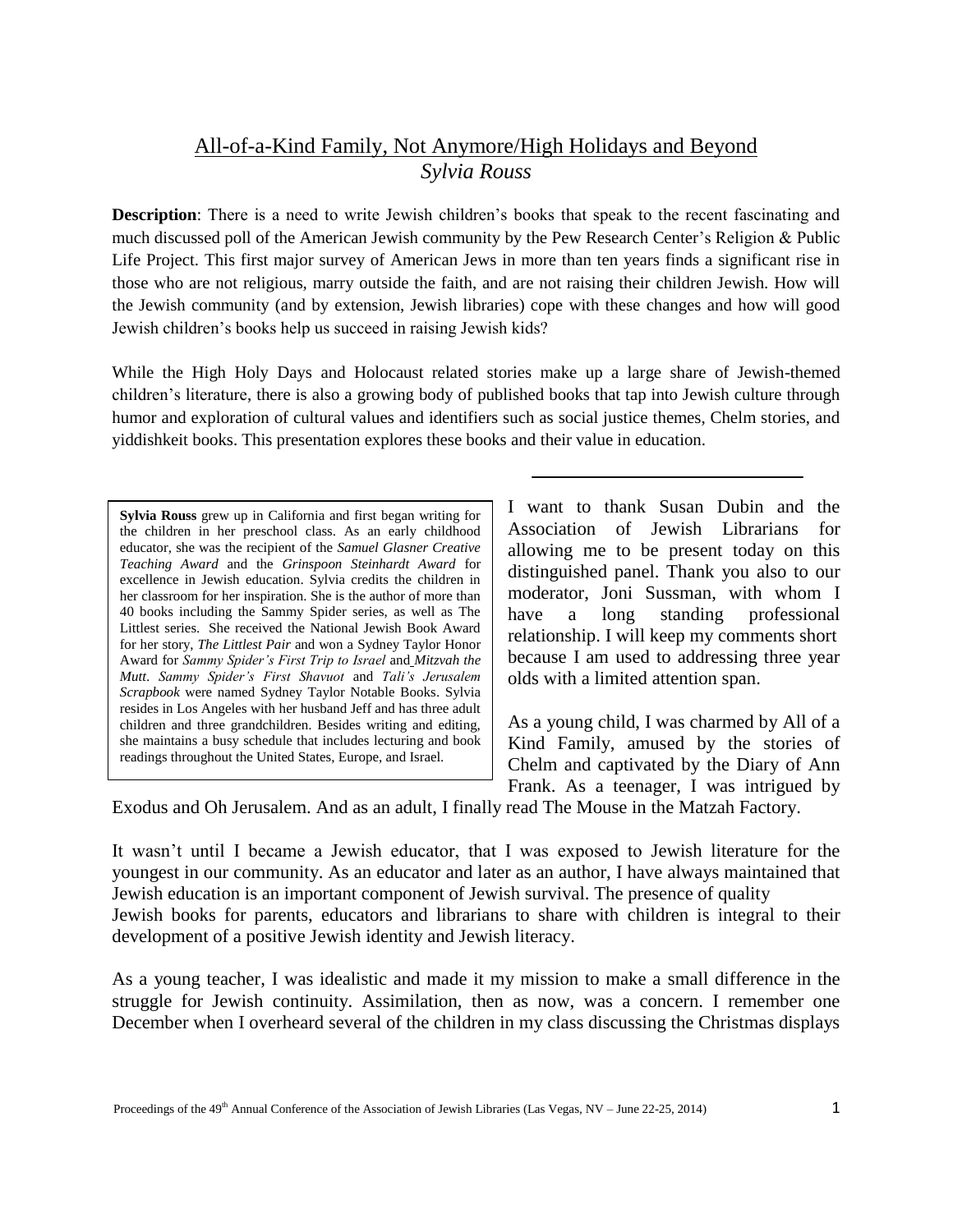at the local mall and the beautiful lights adorning the homes of their non-Jewish neighbors. There was such excitement in their voices and some even said they wished they could celebrate this special holiday.

I had been telling them the story of Hanukkah using the holiday books that were available at the time. There were few age appropriate books like . Many books were didactic in their approach and in the retelling of the Hanukkah story. The language was too sophisticated for young children and I had to adapt the text. Other books focused on the symbols related to Hanukkah but didn't really tell a story to engage children.

Unfortunately, despite all my efforts, the children's enthusiasm for Hanukkah did not match their excitement about Christmas. I didn't want to compete with Christmas. I just wanted to find a way to engage the children and help them see the beauty of our Jewish holidays. One evening, as I was flipping through the TV channels from Frosty the Snowman to Rudolph the Red Nosed Reindeer to the Little Drummer Boy, an idea took hold in my mind. Maybe I could create a Hanukkah character that would engage children.

I know that Christmas celebrates the birth of Jesus but for me it also celebrates the birth of Sammy Spider. For those of you unfamiliar with Sammy, he is the outsider who lives in the home of a contemporary Jewish family and sees the beauty of Jewish celebrations and wants to be a part of them. When he wants to spin a dreidel like the little boy in the story, he is told, "Spider's don't spin dreidels. Spiders spin webs." I didn't realize at the time that Sammy would became a favorite with Jewish children and this catch phrase was later adapted for every holiday story I have written about him.

Just last year Sammy celebrated his 20th birthday and currently, there are 20 Sammy books and more to come. His holiday been adventures have translated into Dutch, French and Spanish and there is a Sammy plush toy to delight young children.

Other books, I have written, in particular the Littlest series, have focused on holidays, values and biblical themes.

Sometimes, reviewers criticize my stories because they don't touch on every aspect of a Jewish holiday. For instance, in Sammy Spider's First Hanukkah, I made a reference to the Maccabees and the miracle of the oil, but it is not the focus of the story. It continues to be my belief, that Jewish learning does not take place in vacuum and that every book does not need to address every detail of a holiday. Redundancy does not reinforce Jewish learning and purely didactic approaches do not engage children.

My goal has been to write stories that children and their parents will enjoy and my hope has been that they will inspire and encourage less observant Jewish families to bring Jewish observances into their homes.

However, I think the Pew report is a sign that we need to re-examine our current Jewish children's literature and make certain that we are sensitive to the diversity of our Jewish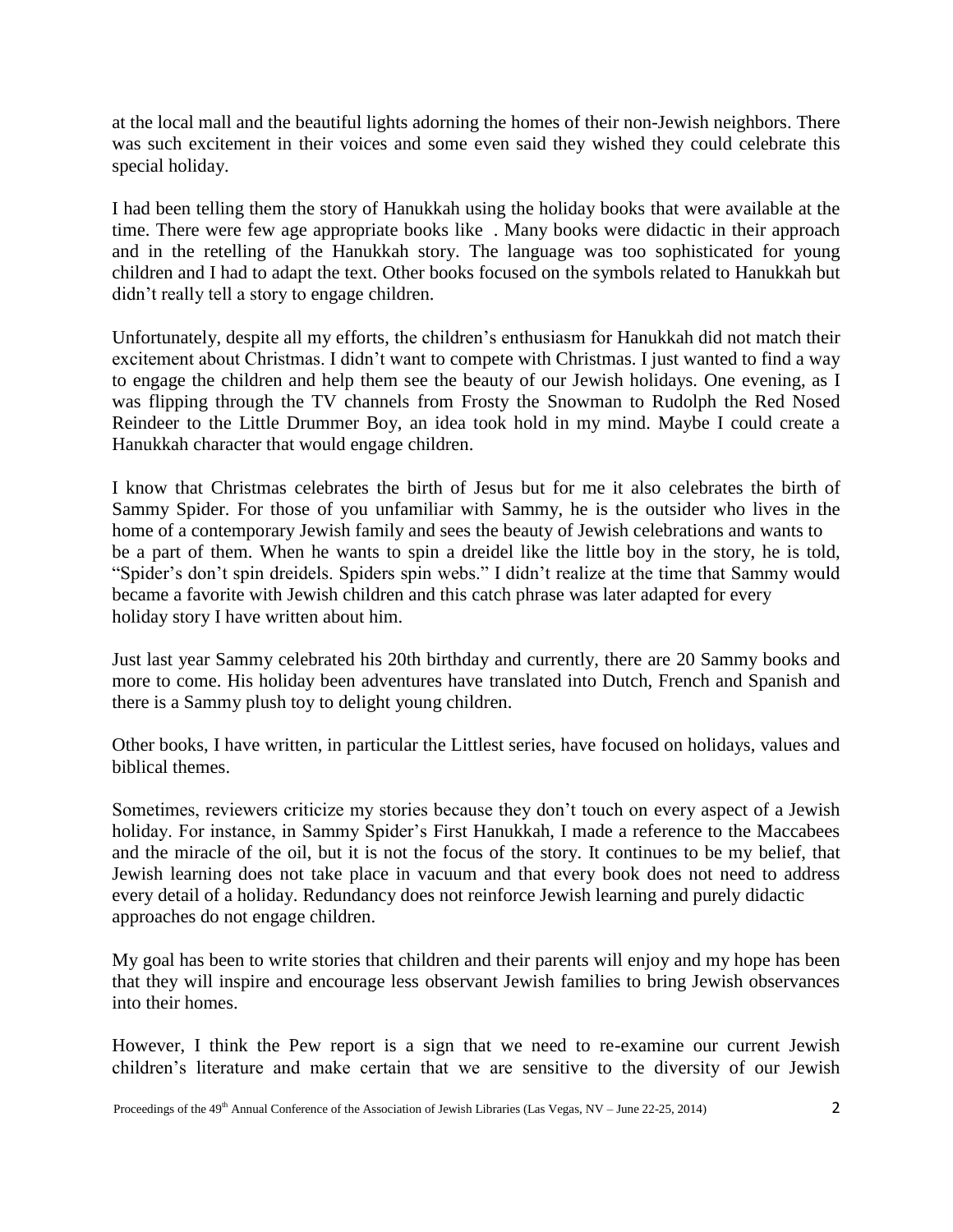community. Many of the themes and topics of current stories target the Ashkenazi Jewish experience, including Sammy Spider.

I remember when my story, The Littlest Candlesticks, was published I received a long distance phone call from a dad thanking me for having a child of color depicted in the story; someone his daughter could relate to. I understood from his personal story how important it is to validate all Jewish children.

This point was reinforced for me when I was a teacher at a school that had a large percentage of Persian Jews. Although, the children enjoyed Sammy Spider stories, it was obvious that they came from homes with cultural differences from the Shapiro family that is highlighted in my stories. I came to recognize that their experiences were vastly different from my own, not only culturally but religiously, as they observed Sephardic traditions. I realized how important it was to re-evaluate Jewish children's literature to make certain that we meet the needs of our changing and diverse Jewish community.

Books about the holocaust and shtetl life are an important part of our past but so are stories about the persecution of Ethiopian Jews and the struggles of Middle Eastern Jews. Stories steeped in the past are part of what defines us but they are not the totality of who we are as a people.

Stories that focus on Jewish life and family experiences in today's world are also important and need to be addressed. It is imperative that we attract the next generation of Jewish writers from our diverse Jewish communities to share their experiences, ideas and creativity.

Unfortunately, Jewish publishers must assess books by their marketing value and not all stories have the potential for a wide readership if they target specific Jewish populations. PJ Library has impacted publishing by giving publishers the incentive to publish niche books that might otherwise never go to print. Their surveys demonstrate that today's young Jewish parents want stories about contemporary Jewish life. They don't want to be defined as victims of persecution but as a people who have survived adversity. Many are unaffiliated Jews who view themselves as part of a global society and whose Jewish identity is based on the importance of learning, compassion for others and justice for everyone.

I recently had three manuscripts accepted by PJ Library for their collection of books. One is about the rescue of Ethiopian Jews and airlifting them to Israel, another is about the celebration of the minor holiday of Lag B'Omer and the third is about the young King David. A new publishing house, Apple and Honey Press an imprint of Gefen Publishing House, the largest English language publisher in Israel, is publishing the books for PJ Library. I became their Editor in Chief and we hope to attract a new generation of Jewish writer to address the needs of our ever changing population. If any of you here today wish to submit a manuscript, I would love to read it.

As librarians I'm sure you understand, as I do, how you can impact our changing population. Just as All of a Kind family charmed me as a child of recent immigrants, today's libraries should reflect stories that are relevant to today's diverse Jewish population. The stories should appeal to